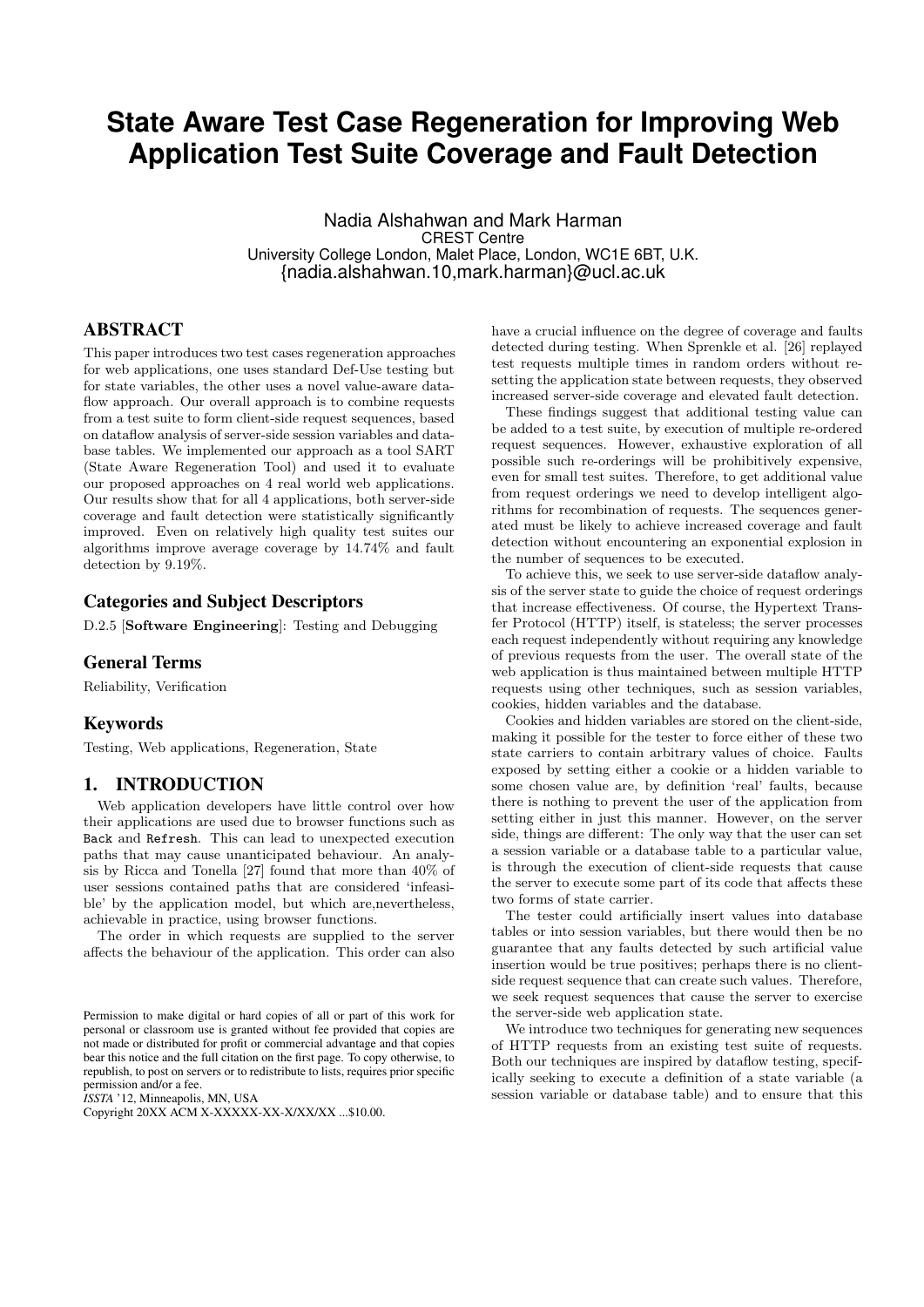value flows unchanged to a corresponding use. Though dataflow testing is well understood in conventional applications, there has been no previous work on state-based dataflow testing of web applications.

We introduce a 'standard' Def-Use (DU) approach that seeks to ensure that each definition flows to each use. We also introduce a novel form of dataflow testing, value-aware dataflow testing, which seeks to ensure that each possible different value obtained at a session variable flows into each use and that each different dynamically generated database invocation reaches a corresponding use. We implement each of these techniques in a tool SART (State Aware Regeneration Tool) and use this to experiment with our two approaches.

We report the results of an empirical study on four real world web applications for our state-based and value-aware dataflow techniques and also, as a baseline comparator, for random recombination. In all experiments we start with high quality test suites drawn from those whose cases alone, when executed individually, already achieve good coverage and fault detection. We do this in order to test the ability of our recombination to add value; clearly were we to start with a low-coverage request set, then any recombination can be excepted to produce additional coverage and may thereby be sufficiently fortunate to reveal additional faults. However, we show that our approach (and in particular the value-aware approach) can statistically significantly improve coverage and fault detection for relatively high quality test suites.

The primary contributions of the paper are as follows:

- 1. The first application of server-side state-based dataflow testing techniques to web applications for test sequence regeneration.
- 2. The introduction of a novel value-aware DU approach that is sensitive to the specific state instance: session variable values and database SQL statements and a tool that implements it.
- 3. An empirical evaluation of the two approaches on 4 real-world web applications that confirms the effectiveness and efficiency of these approaches. The evaluation shows that an average improvement of up to 25.31% can be obtained for branch coverage and 14.31% for fault detection.

The rest of this paper is organized as follows: Section 2 provides a background concerning web application state. Section 3 introduces the two proposed approaches, whilst Section 4 introduces our tool called SART that implements the approaches. Section 5 presents the evaluation together with a discussion of the results. Section 6 presents related work and Section 7 concludes.

# 2. WEB APPLICATION STATE

In web applications, several techniques that propagate the state to subsequent requests are used to overcome the stateless nature of HTTP requests. These techniques include the use of session variables, client-side cookies and hidden Form variables. In applications that use a database, the database state can also affect request behaviour.

In this paper we focus on PHP server-side code for concreteness, but the techniques we introduce can be applied to other server-side languages.

# 2.1 Server Session Variables

In PHP, session variables are created by the server for a single user session and maintained until the session is terminated. Session variables are saved in a global array (\$\_SESSION) which can be accessed and modified by the server-side code:

#### \$\_SESSION['Var'] = value;

The index of the array is the variable name while the array element holds the value. The variables in the session hold their values for the duration of the session: when a variable is set, it can be accessed in any HTTP request that is submitted by the same user until the session is terminated and the session array is destroyed. A common use-case example is a session variable flag that determines the state 'logged in'. Such a flag is used to record whether a user has logged in to prevent execution of any requests prohibited to nonlogged-in users.

In addition to the global array \$\_SESSION, built-in functions are used to modify and/or use the global session array as a whole. For example the functions start\_session() and destroy\_session() create and destroy a session (and its associated session array) respectively. A complete list of session functions can be found on the PHP language web- $\mathrm{site}^1$ .

# 2.2 Database State

The database is an integral part of many web applications' operation. For example, online shopping applications use a database to keep track of their inventories, while social networks store user profiles and interactions.

A PHP program manipulates the database state through an API; a library is provided that includes functions to connect to the database and to execute SQL statements. For example, a simple SQL query to a MySQL database can be executed by calling:

#### \$result = mysql\_query("SELECT \* FROM TABLE");

SQL statements are treated as strings in the native PHP code and can be constant or dynamically constructed (and therefore will have values that depend upon user inputs and conditional paths through the program). Many other web languages (and non-web specific languages) use the same approach.

The database state could affect the way a request is processed, resulting in different behaviour in response to the same request when executed with different database states. An example of this is a request to create a user account. The first time the request is executed, the application accepts the request and creates the account, but subsequent requests will, of course, be rejected.

# 3. APPROACH

For our purposes, a test suite will be considered to be a set of sequences of HTTP requests to the server-side issued at the client-side. We seek to take an existing test suite and to regenerate it. That is, to combine fragments of the request sequences to achieve improved coverage and fault detection. The starting test suite from which we regenerate can come from any existing approach [2, 5, 15, 24, 28].

<sup>1</sup> http://php.net/manual/en/ref.session.php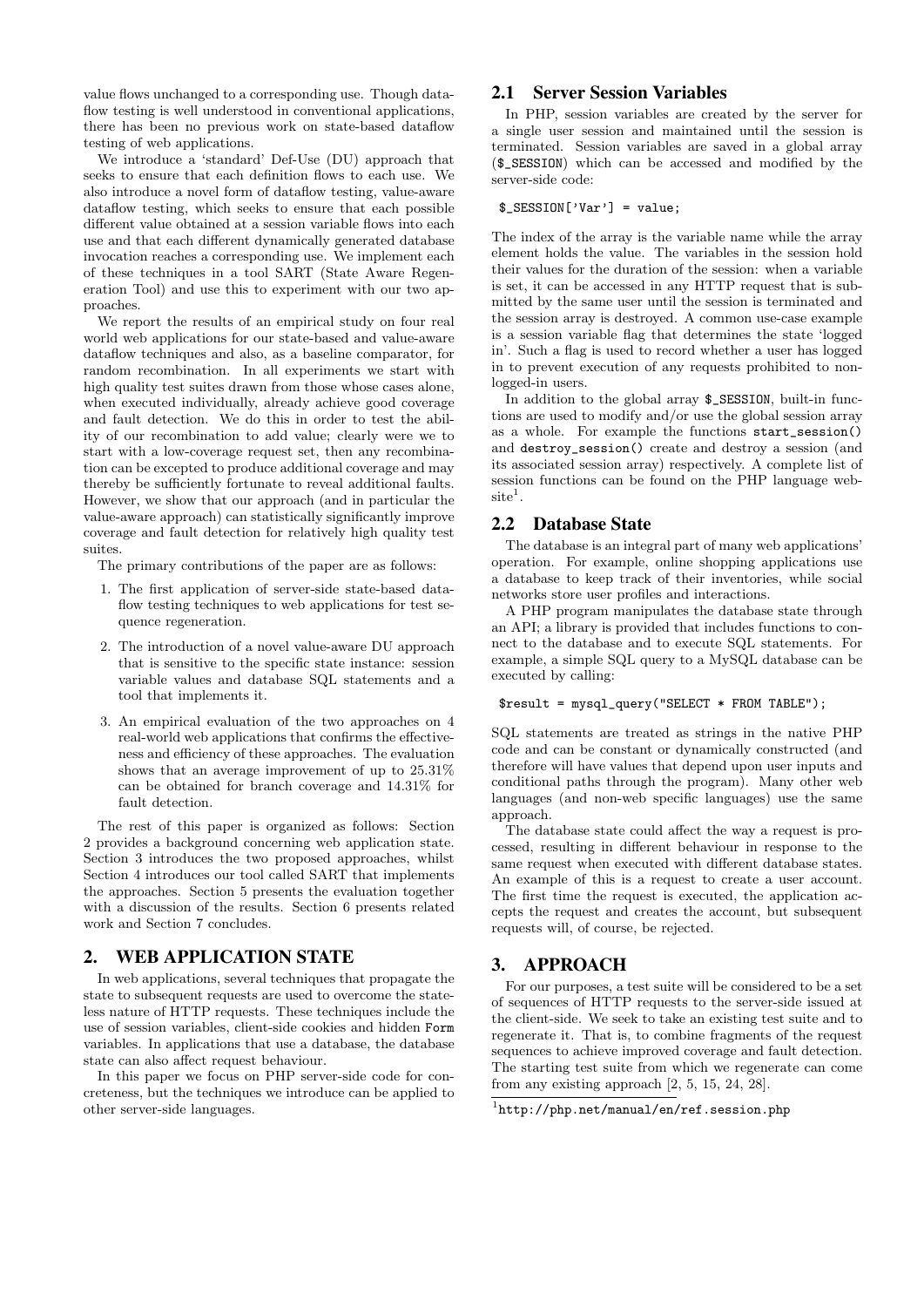Ideally, regeneration should try every possible order and combination of all requests in the test suite. However, this is likely to be infeasible even with small test suites, because the number of possible sequences grows exponentially.

In order to focus on a manageable yet valuable subset, we propose an approach that generates test sequences by combining HTTP requests that define and use the server-side state. Our approach shares the same principles embodied in existing dataflow testing approaches [18, 22]. However, the Def-Use approach we propose is defined at the page level, represented by an HTTP request, rather than the statement or block level. A Def-Use pair (DU pair) is a sequence where one test case (or request) defines the state and one uses the state. We use statement locations to identify distinct definition and use points. We employ dataflow testing principles and augment them to generate test sequences that are more likely to enhance the effectiveness of the original test suites in both coverage and fault finding.

Our approach is to seek HTTP request sequences that cause server-side code to be executed to define the value of a session variable or database table. We then append to this definition sequence, an extra request that causes the server-side code to execute a corresponding use of the session variable or database table. This is a variation of standard Def-Use (DU) testing for web application server-side state. The main difference being our focus on session variables and database tables and the need to execute a sequence of requests to activate server-side definitions and uses.

We also introduce a value-aware Def-Use testing approach that is more fine grained; it considers each different value defined and used not merely each Def-Use pair. In a conventional application this would be simply impractical because there would be too many different values to consider. However, as we shall show in our empirical results, for web applications this approach is not only feasible, but it produces a significant improvement in coverage and fault detection.

In the reminder of this section we describe our state-based DU and value-aware DU approaches in more detail.

### 3.1 State-based DU

The first approach we propose is based on a standard DU approach but adapted to web application state. For every distinct DU pair of session variables and database tables, we construct a test sequence that covers each pair from the available HTTP requests in the test suite.

We first perform a simple static analysis to determine locations in the code at which session variables or database tables are defined or used. For session variables, a definition is an assignment and a use is any other reference to the variable, much as definitions and uses are constructed in non web applications. However, unlike non-web-based systems, we can only execute a Def-Use pair by issuing a sequence of requests from the client-side. For session functions, we classify them into functions that define the state and functions that use the state based on their descriptions. Because most session functions operate on the session as a whole and not on specific variables, when constructing sequences to cover DU pairs that are caused by session functions, we consider the session array to be the session variable.

For the database, UPDATE, DELETE and INSERT statements are considered to be definitions, while SELECT statements are considered to be uses.

To identify database tables' definitions and uses, we need

to identify the locations of database calls within the code as well as the type of operation (UPDATE, DELETE, INSERT or SELECT) and the affected table. We collect locations of calls to the function mysql\_query in the code and the SQL statements used at each call to extract table names and operations.

SQL statements that manipulate the database are treated as regular strings in the PHP code. These strings can be constructed dynamically. For example a code fragment that implements a database call from FAQForge, one of the subject applications we use in the evaluation, is:

#### \$q="UPDATE FaqPage SET page\_num=\$new\_num WHERE "; \$q .="page\_num=\$page\_num AND owner\_id=\$id"; \$result=mysql\_query(\$q,\$dbLink);

In this example, the SQL statement \$q is constructed by concatenating the constant string and the user-provided input and dynamically computed variables. In these cases we approximate the SQL statement by using constant propagation and removing the dynamic parts of the statement. The approximated string might not be a valid SQL statement, but for the purpose of this paper it is sufficient for the approximated string to contain sufficient information to identify the table name and SQL operation.

For example for the code fragment above, the approximated string would be:

### "UPDATE FaqPage SET page\_num= WHERE page\_num= AND owner\_id="

From this string we can automatically extract the operation UPDATE and the affected table FaqPage and conclude that this is a definition of table FaqPage.

The next step is to dynamically analyse the original test suite to match its test cases to the definition and use locations that were discovered by the static analysis. Each test case is executed on an instrumented version of the application to discover which definition or use locations it executes.

Algorithm 1 Test sequence generation approach for Statebased DU. The state identifier (SI) refers to a session variable name or a table name. Test sequences are generated for every DU pair for each session variable and database table.

Require: Test Suite TS Require: State identifiers SI Require: SI definition locations SIDL Require: SI use locations SIUL 1:  $TS' = \phi$ 2: for all  $si$  in  $SI$  do 3: for all defloc in SIDL do 4:  $deftest = getdeftestcase(TS, si, defloc)$ 5: for all useloc in SIUL do

- 6:  $usetestid = getusetestcase(TS, si, useloc)$
- 7:  $newSeq = (deftest, use testid)$
- 8:  $TS' = TS' \cup newSeq$
- 9: end for
- 10: end for
- 11: end for
- 12:  $return$   $TS'$
-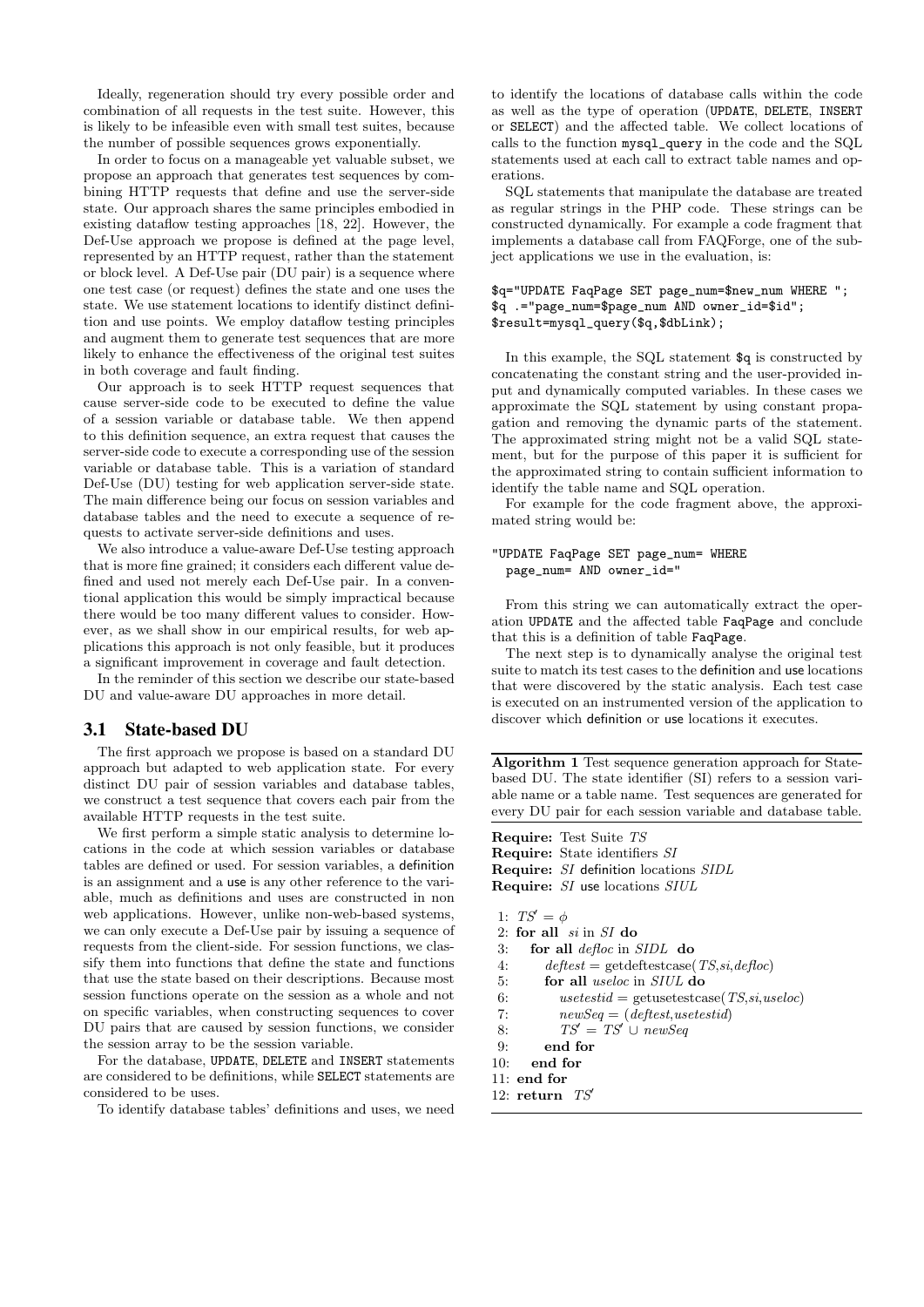Algorithm 1 describes how test sequences are generated. A state identifier (SI) refers to a session variable name or database table name. The algorithm uses the analysis data to construct new test cases using the HTTP requests in the original test suite. For every state identifier, all definition locations are retrieved from a State Identifier Definition Locations (SIDL) set created during the static analysis phase. A test case that covers that definition location is then retrieved (Line 4). For all use locations of that same identifier, a HTTP request that executes that location is used to construct a new test sequence (Lines 5-8). The output of the algorithm is a set of new test sequences  $(TS')$ .



Figure 1: DU Sequence construction technique: The sequence that contains the definition HTTP request is truncated after the request and combined with the use HTTP request to form the new sequence.

When constructing a sequence, the algorithm first finds a test case that contains an HTTP request that defines the state identifier. When the required test case is found, the part of the test case leading to the definition HTTP request is extracted to form the first part of the new sequence. This maintains all requests that are required for the definition to be executed. The algorithm finds an HTTP request that uses the state identifier for every use location (if at least one exists; if none exist then there is no DU pair). New sequences are generated by applying the use HTTP request to the definition sequence. The use test cases are chosen so that the test case traverses a definition-clear path (if one exists). Figure 1 illustrates how sequences are generated.

In the reminder of the paper we will refer to this approach as State-based DU (or DU for short).

### 3.2 Value-Aware DU

The State-based DU approach, since it is based on a traditional DU testing approach, does not take into account the specific values session variables hold nor the specific database statements executed when database invocations are created dynamically.

Since session variables are used to hold information needed by the server to process the user's next request, we expect that the value that each variable holds will ipso facto affect how the server behaves. For example, a DU pair for a definition of a session variable that holds the user type and a use that checks the user type to perform the appropriate action, would behave differently depending on the value assigned to the session variable in the definition.

We therefore develop a dataflow testing approach that takes into account these different values and effectively treats each distinct value as a separate definition. We believe that this is feasible for web applications, even though it is not typically feasible with DU testing of non-web-based applica-

tions. This belief is tested empirically in RQ1 of our evaluation.

While performing the dynamic analysis of the original test suite, for each HTTP request we also note session variable values after the request is executed. This information is used together with the static analysis results to identify definition points based on session variable values as well as definition locations.

Algorithm 2 describes our new Value-Aware DU (VADU) testing approach. For every session variable, the algorithm iterates through all definition locations. For every definition location (defloc), a test case is retrieved for every distinct value that was observed when dynamically analyzing the original test suite (Line 5). For every use location of the same variable, an HTTP request that covers that location is paired with the definition test case to form a new sequence (Line 8). The output of the algorithm is a set of new test  $sequences$   $(TS')$ .

SQL statements can be generated dynamically depending on the user input making it possible for the same database call in the program to execute different SQL statements. Just as different session variable values may have different effects, we expect that different string values used as SQL calls may also denote different application behaviours.

We monitor how each test case interacts with the database by collecting every concrete SQL statement it executes. We use this information to construct the new sequences. Using this dynamic analysis we also avoid the limitations of static analyses in the approximation of dynamic strings, since at run-time, we know the value of the SQL statement string.

Algorithm 3 describes our Value-Aware DU approach for generating test sequences for database tables. The algorithm only uses the dynamic analysis results that determine the SQL statements executed by each HTTP request and does not use the static analysis results. For every database table, all distinct SQL statements (including those generated dynamically) that alter the database are retrieved (Line 4).

Algorithm 2 Value-Aware DU: Test Sequence Generation Algorithm for Session Variables - a test sequence is generated for every DU pair for every distinct session variable value.

|     | <b>Require:</b> Test Suite TS                   |
|-----|-------------------------------------------------|
|     | <b>Require:</b> Session Variables SV            |
|     | <b>Require:</b> SV definition locations SVDL    |
|     | <b>Require:</b> SV use locations $SVUL$         |
|     | <b>Require:</b> SV distinct values Val          |
|     | 1: $TS' = \phi$                                 |
|     | 2: for all $sv$ in SV do                        |
| 3:  | for all <i>defloc</i> in <i>SVDL</i> do         |
| 4:  | for all <i>val</i> in <i>Val</i> do             |
| 5:  | $deftest = getdeftestcase(TS, sv, defloc, val)$ |
| 6:  | for all <i>useloc</i> in <i>SVUL</i> do         |
| 7:  | $usetestid = getusetestcase(TS, sv, useloc)$    |
| 8:  | $newSeq = (deftest, use testid)$                |
| 9:  | $TS' = TS' \cup newSeq$                         |
| 10: | end for                                         |
| 11: | end for                                         |
|     | 12: end for                                     |
|     | $13:$ end for                                   |
|     | 14: return $TS'$                                |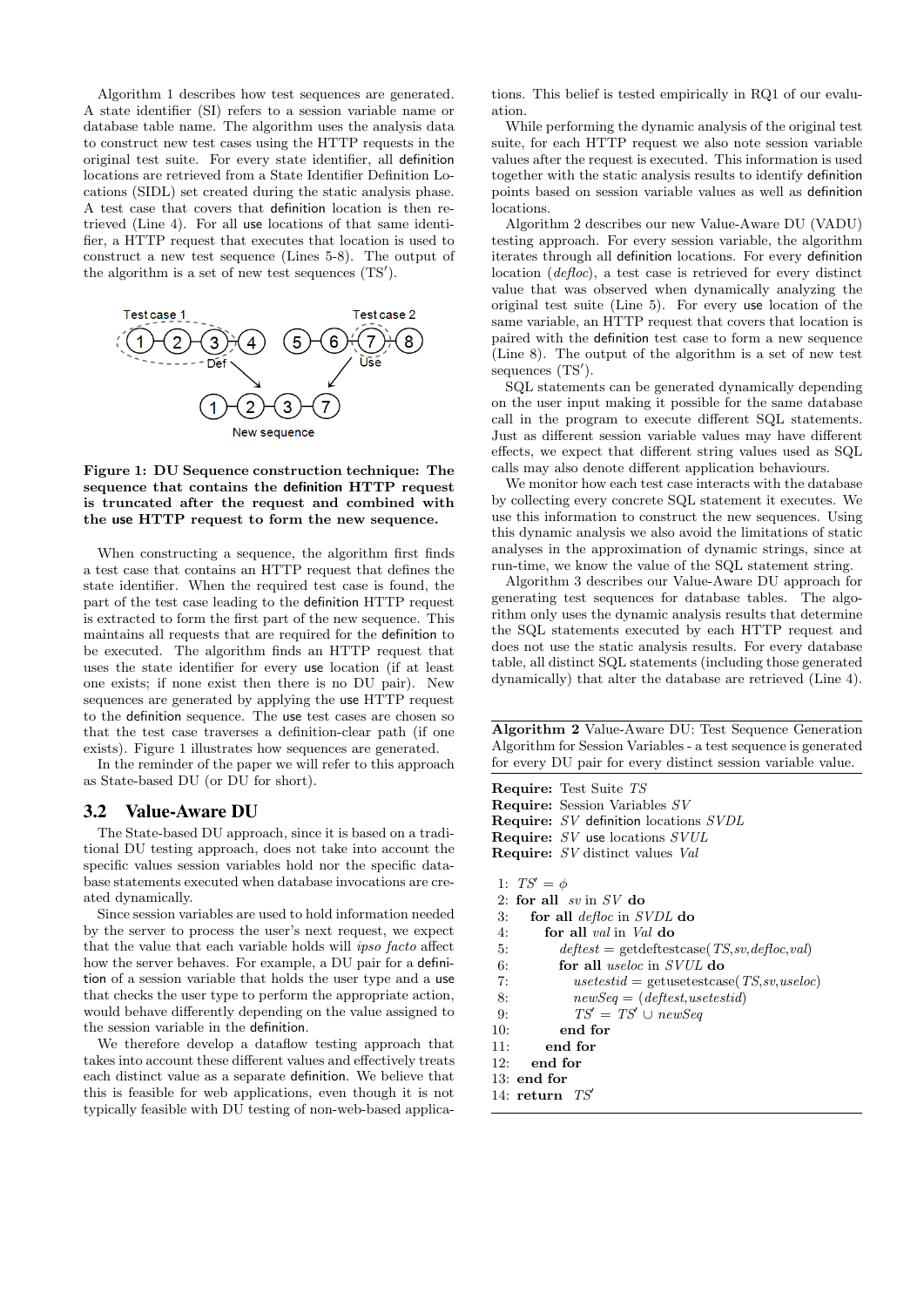A test case that executes the definition statement is then paired with all HTTP requests that use the same table. Because we append all uses to the same definition, we reduce the computational effort involved in testing multiple uses. The definition part will only need to be executed once instead of being repeated for every use. However, we insure that the path from the definition to every use in the sequence is definition-clear (where no definition-clear path exists, there is no Def-Use pair). Figure 2 illustrates how VADU database table sequences are generated.



#### Figure 2: VADU Sequence construction technique: The sequence that contains the definition HTTP request is truncated after the request and combined with all use HTTP request to form the new sequence.

The output of the algorithm is a set of new test sequences  $(TS'')$ . The union of  $TS'$  from Algorithm 2 and  $TS''$  from Algorithm 3 is the overall output test sequence set for the VADU approach.

In the reminder of the paper we will refer to this approach as VADU.

Algorithm 3 Value-Aware DU: Test Sequence Generation Algorithm for Database - a test sequence is generated for every distinct alter SQL statement and all SQL use statements with distinct paths.

Require: Test Suite TS Require: Table names Tables Require: Distinct SQL alter statements SA Require: Distinct SQL use statements SU 1:  $TS'' = \phi$ 

```
2: for all tab in Tables do
3: newSeq = \phi4: for all stmt in SA do
5: deftest = getdeftestcase(TS,stm)6: newSeq = newSeq \cup deftest7: for all stmt in SU do
8: usetestids = getusetestcases(TS,stm)9: for all testid in usetestids do
10: newSeq = newSeq \cup testid11: end for
12: end for
13: TS'' = TS'' \cup newSeq14: end for
15: end for
16: return TS''
```
# 4. THE SART IMPLEMENTATION



Figure 3: SART architecture

Figure 3 describes the architecture of the prototype tool SART (State Aware Regeneration Tool) with which we implemented our approaches. The Instrumenter instruments the code to record branch coverage. The Analyser consists of a static and dynamic component.

The static component is written in Stratego/xt [7] and PHP-Front [6] and determines session variable and database table Def-Use locations from the source code. The results of the static analysis are stored in the Analysis Data repository. Stratego/xt is a program transformation language and PHP-Front provides libraries for Stratego/xt supporting PHP.

The dynamic component executes the test cases in the original test suite using the Test Harness. When executing the test cases, the server logs session variable values, executed database queries and statement coverage. The analyser parses the logs to analyse each test case and saves the results in the Analysis Data repository.

To determine which test cases execute the statements that define or use the state, SART uses Xdebug [23] to record statement coverage for each test case and then match the result with session definition and use locations.

To determine session variable values for each HTTP request, SART implements a function that records the session variables' values in the Session Vars log for subsequent access by the Analyser. SART uses the PHP configuration settings to prepend the file that defines the function and registers it as an exit function that is called at the end of each request.

To analyse which test cases alter the database or use it, the SQL server is configured to log every query to the SQL Query log which is then parsed by the Analyser.

The Sequence Generator implements Algorithms 1, 2 and 3 using the Analysis Data to generate new test sequences. The new sequences are then executed by the Test Harness and coverage and fault data is measured.

The Sequence Generator and Test Harness are both implemented in Perl and use the HTTP, HTML and LWP (Library for WWW in Perl) libraries.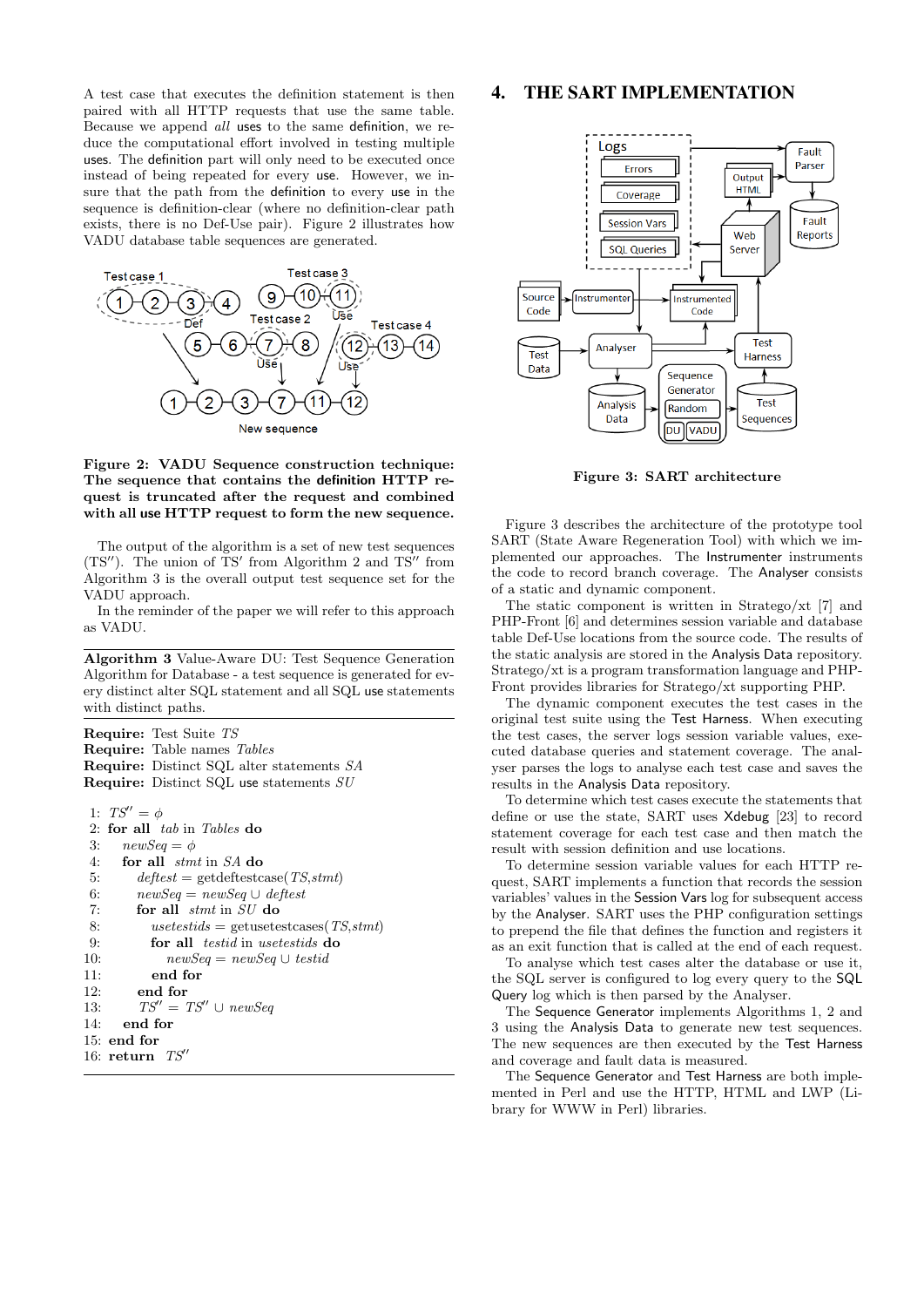# 5. EVALUATION

We designed our evaluation to answer the following research questions:

#### RQ1: How many new sequences are generated using VADU compared to DU?

We ask this question to investigate the feasibility of the proposed VADU approach. The number of test sequences generated for the State-based DU approach (DU) depends on the number of definitions and uses present in the code. However, the Value-Aware DU (VADU) approach defined in Section 3.2 generates a different sequence for each value. Therefore, it might generate such a large number of test sequences that it becomes infeasible. RQ1 investigates whether this explosion in VADU test cases occurs in practice for the four web applications in our study. In answering RQ1, we also examine the results of the static analysis and report the numbers of session variables and database calls.

#### RQ2: How much can branch coverage be improved?

We ask this question to investigate the effectiveness of DU and VADU in terms of branch coverage. The proposed approaches generate test sequences that define and use the state in ways not present in the original test suite. This is expected to enhance branch coverage of the regenerated test suite compared to the original test suite from which it was constructed. We measure additional branch coverage and compare results for DU and VADU.

### RQ3: How much can fault finding ability be improved?

We ask this question to investigate the effectiveness of the approaches; as with other testing approaches, the real test is fault detection, not merely coverage.

For RQ2 and RQ3 we also compare both DU and VADU to random generation of sequences, to provide a baseline for comparison. We also use random sequences as a baseline for comparison because random construction of request sequences has previously been proposed in the literature [12, 26] and so it denotes the current state of the art for web application test suite regeneration.

# 5.1 Web Applications Studied

We selected 4 PHP web applications that use a database and session variables to perform the evaluation. These applications have been used by other research on web application testing [2, 5]. Table 1 provides a brief description of each application.

Table 1: The web applications used in the study.

|                                            |       | PHP | PHP |                                    |
|--------------------------------------------|-------|-----|-----|------------------------------------|
| App Name   Version Files  ELoC Description |       |     |     |                                    |
| FAQForge                                   | 1.3.2 | 19  |     | $834$ FAQ management tool          |
| Schoolmate                                 | 1.5.4 |     |     | $63$ 3,072 School admin system     |
| Webchess                                   | 0.9.0 |     |     | $24$ 2,701 Online chess game       |
| Timeclock                                  | 1.0.3 |     |     | $62 14,980 $ Employee time tracker |

# 5.2 Experimental Set-up

We use 30 test suites sampled from test cases generated by a tool called SWAT from previous work [2]. All the test suites are chosen to have branch coverage within 10% of the maximum coverage that can be achieved by the tool. We choose test suites with relatively high coverage because in-

creasing coverage for already high-coverage suites is harder than seeking to improve low coverage suites. That is, we wanted to choose test suites to which any increase in coverage or fault detection would be non-trivial to obtain, in order to pose a demanding challenge to our approach.

Table 2: Static analysis results: numbers of session variables, functions, tables and Def-Use locations.

|                                                                      |   |           | Database |                |    |  |               |    |     |
|----------------------------------------------------------------------|---|-----------|----------|----------------|----|--|---------------|----|-----|
|                                                                      |   | Variables |          | Functions      |    |  | <b>Tables</b> |    |     |
| App Name $\text{num}$ Defs Uses num Defs Uses $\text{num}$ Defs Uses |   |           |          |                |    |  |               |    |     |
| FAQForge                                                             |   |           |          |                |    |  |               |    | 22  |
| Schoolmate                                                           | 3 |           |          | $\overline{2}$ |    |  | 15            | 79 | 215 |
| Webchess                                                             |   | 28        | 112      | $\overline{2}$ |    |  |               | 38 | 55  |
| Timeclock                                                            | 2 |           |          | 2              | 34 |  | 3             |    |     |

Table 3: Average numbers of generated test sequences (seqs) and requests (reqs) for VADU and DU for both session variables and database tables for 30 test suites for each of the 4 applications.

|            |     | Original      |      |       | Sessions | Database |         |  |  |
|------------|-----|---------------|------|-------|----------|----------|---------|--|--|
| App Name   |     | Segs Regs Alg |      | Seqs  | Reqs     | Seqs     | Reqs    |  |  |
| FAQForge   | 34  | 72            | DU   | 2.4   | 4.9      | 38.2     | 76.5    |  |  |
|            |     |               | VADU | 7.6   | 15.1     | 9.1      | 145.5   |  |  |
| Schoolmate | 174 | 368           | 'DU  | 6.1   | 12.1     | 638.1    | 1,276.3 |  |  |
|            |     |               | VADU | 31.9  | 63.7     | 83.4     | 3,706.0 |  |  |
| Webchess   | 44  | 95            | DU   | 55.6  | 111.3    | 49.6     | 99.3    |  |  |
|            |     |               | VADU | 109.7 | 219.4    | 4.4      | 68.8    |  |  |
| Timeclock  | 244 | 507           | DU   | 36.0  | 72.0     | 0        | ∩       |  |  |
|            |     |               | VADU | 133.3 | 266.5    | 2.4      | 102.4   |  |  |
|            | 123 | $260\,$       | DU   | 25.0  | 50.1     | 181.5    | 363.0   |  |  |
| All apps   |     |               |      | 70.6  | 141.2    | 24.8     | 1,005.7 |  |  |

We apply the State-based DU (DU) approach described in Algorithm 1 and the Value-Aware DU approach (VADU) defined in Algorithms 2 and 3. We measure and compare the improvements in branch coverage and faults found compared to the original test suite. We also compare the computational cost that was needed to achieve these improvements.

Computational cost is measured as the total number of HTTP requests that we needed to execute to achieve the final improvements in coverage and faults. We believe that the number of requests executed is a better measure of computational cost because it is not affected by the specifics of machine and platform on which experiments are performed. However, we also measure total execution time and report these results in order to provide data on realistic performance expectations. The evaluation was performed on an Intel Core i5-2450M CPU, running at 2.50 GHz with 2 GB RAM.

For random sequence generation, an algorithm we simply call 'Random' hereafter, we generate the same number of test sequences generated for DU and measure coverage and faults found. The implementation for Random insures that only distinct sequences are generated. The way two HTTP requests are combined for Random follows a similar principle to that used for DU depicted in Figure 1: When an HTTP request is chosen to form the first part of the new sequence, any leading requests that set up the state are also included.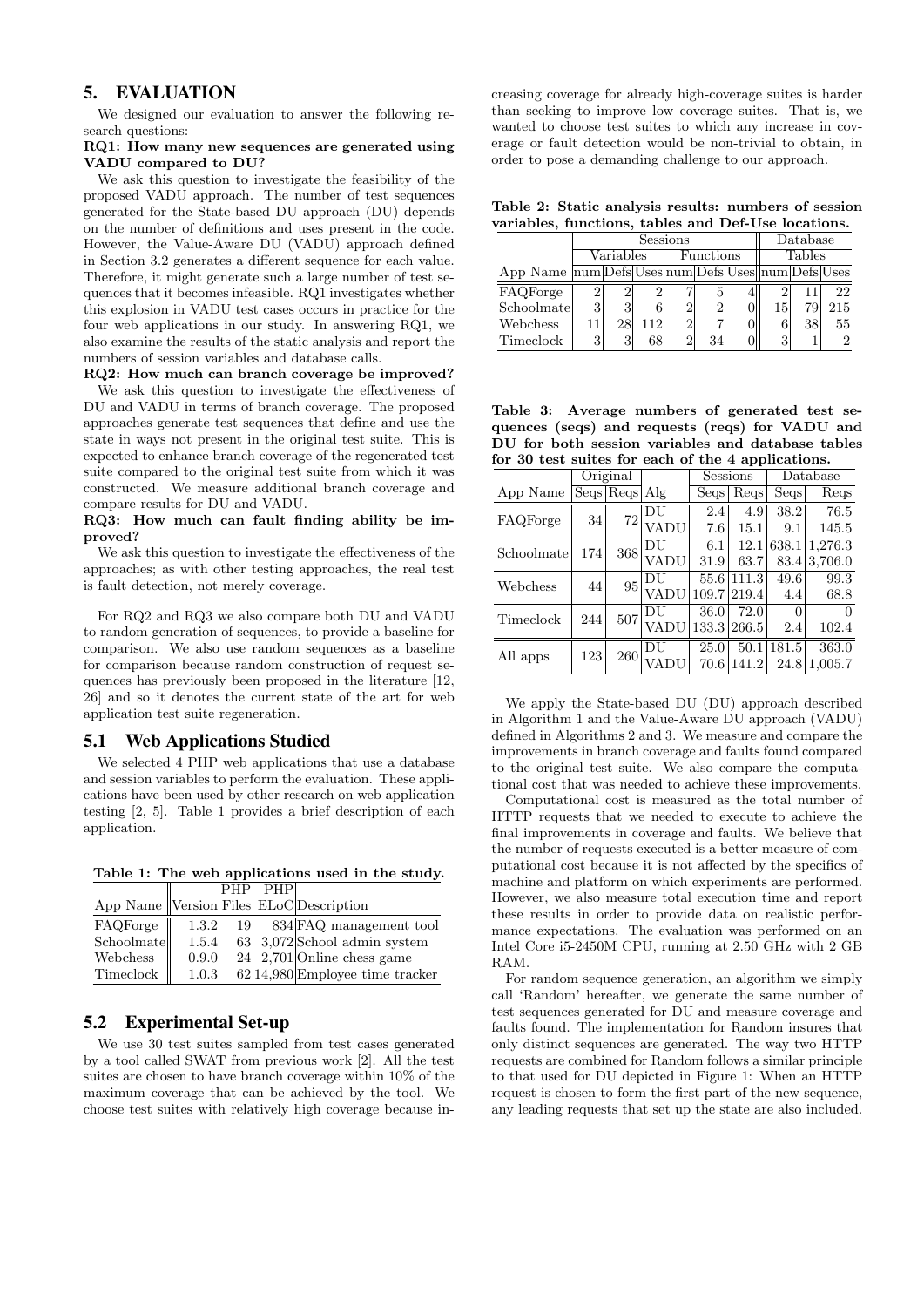We use an automated oracle to identify faults revealed by the generated new sequences. That is, our oracle automatically reports PHP and SQL execution errors parsed from PHP error log files and the output HTML pages of each test case. Only faults that are caused by a unique code location and have a distinct type are counted (to avoid double counting of faults). We use an automated oracle to evaluate the approaches because it is unbiased and is unaffected by the experimenters' involvement in the evaluation.

We perform a Wilcoxon paired one-sided signed rank test at the 95% confidence level to determine the statistical significance of the observed results. We use the Wilcoxon test because it is non parametric and we wish to make assumptions about neither the distribution of coverage values nor the faults found. The test is paired because each of the 30 runs of each of the 3 algorithms starts with the same initial test suite. The test is one-sided because we know that the median of DU is above that of Random and that the median of VADU is above that of DU.

### 5.3 Results

In this section we present the results obtained from our evaluation on the four web applications for each approach.

### *5.3.1 Analysis Result and Number of Generated Sequences*

Table 2 reports the information obtained from the static analysis of the four applications: The number of session variables and database tables together with their definitions and uses. We notice that for Timeclock the static analysis was not able to extract all definitions and uses of database tables. When investigating the reason, we found that when SQL statements are formed in Timeclock, table names are constructed dynamically by reading a prefix that has been set at installation time from the database. Since table names are constructed dynamically, static analysis is unable to discover their definitions and uses. This observation provides a further justification for our advocacy of a dynamic approach when generating sequences for database tables that is provided in VADU.

An analysis of the session variables found for each application reveals that for 3 applications, a relatively low number of session variables (2-3 variables) were discovered and these variables were used to keep track of the logged-in users. Webchess also has other session variables that hold information about the selected game and preferences.

Table 3 shows the number of sequences generated for each approach. We did not include Random because the number of sequences generated for Random is the same as DU. The table also reports the number of test cases in the original test suite. VADU generates more sequences than DU (as expected) but the average increase in the total number of requests in all sequences is 2.8 times for session sequences (70.6 for VADU compared to 25 for DU) and 2.77 for database sequences (1,005.7 for VADU compared to 363 for DU). As the analysis of computational cost reveals, this increase in test cases is comfortably manageable with reasonable time bounds.

When examining Table 2 we can calculate the number of DU pairs expected. When comparing this number to the generated sequences for DU, we find that in some cases the number of sequences is smaller than expected. We examined this in more detail, revealing two potential causes: Either

no test sequence was found to cover some DU pairs or one sequence covers multiple DU pairs. In the case of Timeclock, no database sequences where generated for DU because the one definition and 2 uses (Table 2) belong to different tables, therefore no Def-Use pairs were identified.

One interesting observation is that, for Webchess, the number of sequences and requests generated for database tables using VADU is lower than those generated for DU. By using values not definition points, VADU can be more precise, eliminating false definition points. That is, when using VADU, SQL statements are collected and parsed dynamically, making it possible to exclude SQL statements that are invalid (and would be rejected by the database server). These invalid SQL statements are excluded because they would have no effect on the database and therefore are neither definitions nor uses. These invalid SQL statements are created by dynamic generation of SQL statements that contain user inputs. If these user inputs are not validated before being concatenated to SQL statement fragments, the final statement may be invalid.

### *5.3.2 Coverage*

Branch coverage results are reported in Table 4. The reported results are calculated as the improvement in percentage over coverage of the original test suites. Each experiment is repeated 30 times to allow for statistical significance testing and to cater for variations in algorithm performance for different starting test suites. Therefore, we report mean and median coverage (and fault detection) values in the table.

The results indicate that DU performs better than Random for three of the four applications. For Webchess, the mean coverage for Random is better than the mean for DU. What is interesting is that even though the mean coverage improvement for Webchess achieved by Random is 7.75% (compared to 3.19% for DU), the Wilcoxon test reveals that DU significantly outperforms Random. This apparent contradiction between mean and significance tests highlights the importance of understanding the meaning of results from non-parametric statistical testing.

The box plots of the 30 results for coverage improvements for each algorithm are depicted in Figure  $4(c)$ . As can be seen, the extreme range of Random is much higher than for DU. However, over all 30 trails in the sample, DU outperforms Random on 21 occasions. This is why the Wilcoxon test indicates that DU is significantly better than Random, a finding reflected in the median coverage improvement values (1.70% for DU, compared to 1.21% for Random).

VADU yields a higher improvement than both DU and Random for all four applications. This is a particularly pronounced effect for Webchess where the mean additional improvement in coverage over DU is 22.12% (25.31% for VADU compared to 3.19% for DU). The difference in median is even higher (33.18% for VADU compared to 1.7% for DU).

When investigating the causes of this strong performance we found that in Webchess, a session variable gameID is used to store the game selected by the player. If the selected game is valid and active, pairing the test case that selects it with other HTTP requests that perform different actions to cover DU paths greatly increases coverage. The DU pairs selected to construct test sequences for DU are not value sensitive, so the chosen pair might not include a definition request for the gameID variable that selects a valid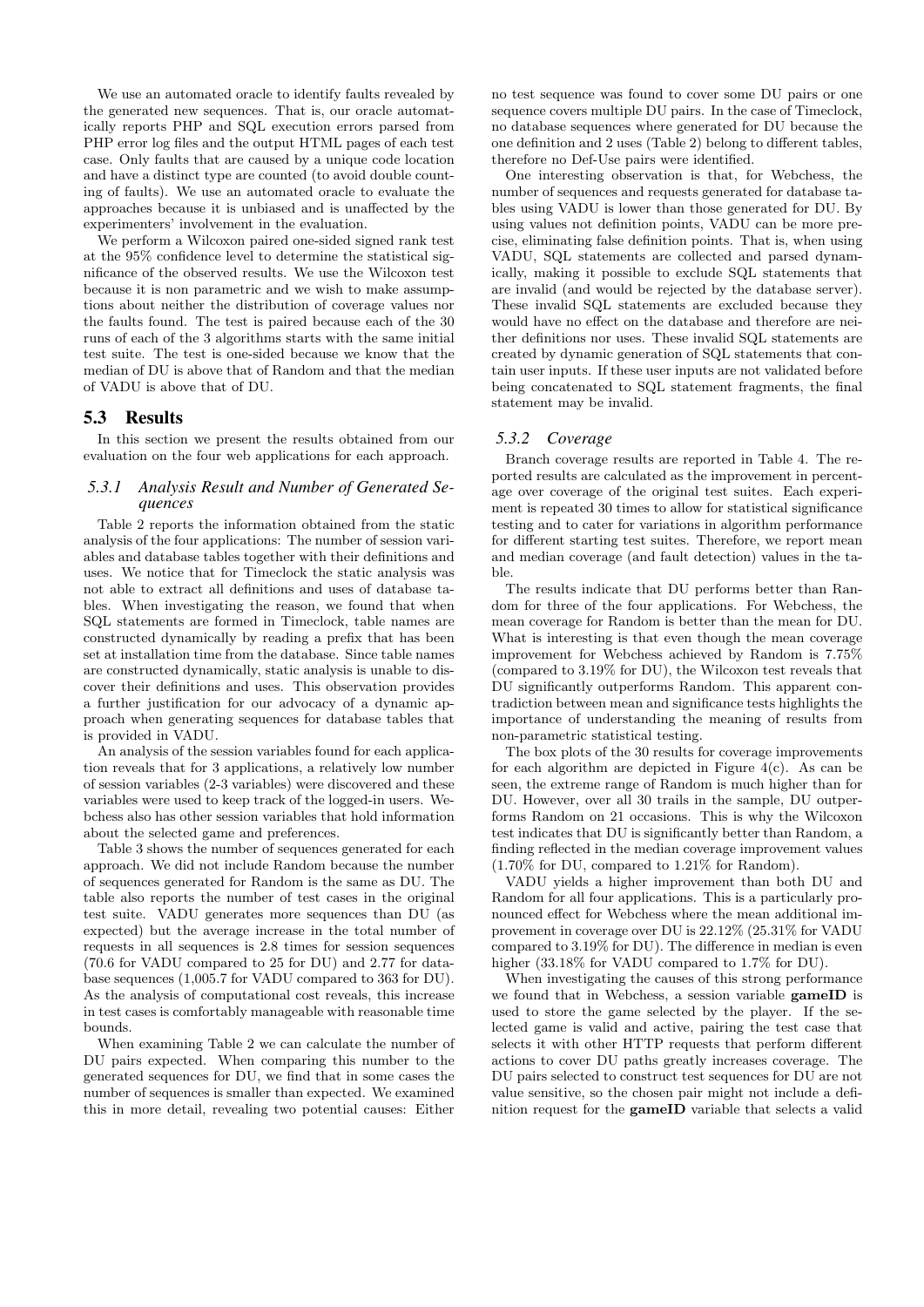Table 4: Test case generation results: Improvements in coverage and faults found are calculated in relation to the original test suite. For improvements, values in bold are statistically significantly better than values above them using Wilcoxon paired one-sided signed rank test at the 95% confidence level.

|            | Original |          |        |        | $%$ Improvement |          |        |        | Computational |            |                  |
|------------|----------|----------|--------|--------|-----------------|----------|--------|--------|---------------|------------|------------------|
|            |          | Coverage | Faults |        |                 | Coverage |        | Faults |               | $\rm Cost$ |                  |
| App Name   | mean     | median   | mean   | median | Algorithm       | mean     | median | mean   | median        | Requests   | Time (sec)       |
|            |          |          |        |        | Random          | 2.39     | 2.11   | 0.00   | 0.00          | 186        | 36               |
| FAQForge   | 67.49    | 67.61    | 50.97  | 50.00  | DU              | 9.01     | 8.85   | 4.12   | 4.00          | 233        | 42               |
|            |          |          |        |        | VADU            | 14.10    | 14.21  | 4.12   | 4.00          | 291        | 53               |
|            |          |          |        |        | Random          | 0.85     | 0.83   | 2.00   | 1.94          | 2,278      | $\overline{377}$ |
| Schoolmate | 66.32    | 66.30    | 96.30  | 95.50  | DU              | 13.66    | 13.72  | 12.15  | 11.73         | 2,615      | 600              |
|            |          |          |        |        | VADU            | 14.42    | 14.34  | 14.31  | 13.66         | 4,547      | 781              |
|            |          |          |        |        | Random          | 7.75     | 1.21   | 1.96   | 0.75          | 397        | 170              |
| Webchess   | 38.20    | 38.06    | 67.83  | 68.00  | DU              | 3.19     | 1.70   | 7.22   | 7.35          | 465        | 210              |
|            |          |          |        |        | VADU            | 25.31    | 33.18  | 9.30   | 8.82          | 537        | 273              |
|            |          |          |        |        | Random          | 0.02     | 0.00   | 0.00   | 0.00          | 559        | 231              |
| Timeclock  | 18.11    | 18.12    | 177.40 | 178.00 | DU              | 1.60     | 1.55   | 1.17   | 1.12          | 538        | 269              |
|            |          |          |        |        | VADU            | 5.11     | 5.10   | 9.02   | 8.99          | 1,366      | 615              |
|            |          |          |        |        | Random          | 2.75     | 0.94   | 0.99   | 0.00          | 855        | 203              |
| All apps   | 47.53    | 52.60    | 98.13  | 74.50  | DU              | 6.86     | 7.84   | 6.17   | 5.19          | 963        | 280              |
|            |          |          |        |        | VADU            | 14.74    | 13.68  | 9.19   | 8.97          | 1,685      | 431              |

game. These findings confirm the usefulness of our VADU approach.

The top row of box plots of Figure 4 demonstrates the variations in coverage improvement over 30 test suites for each of the four applications for each approach. The difference in performance between the three approaches is clear for FAQForge and Timeclock (Figures  $4(a)$  and  $4(d)$ ). In Schoolmate, the improvement of VADU over DU is comparatively lower (Figure 4(b)), though VADU does, nevertheless, perform statistically significantly better.

For Webchess (Figure  $4(c)$ ), we notice that the improvement in coverage for VADU can be as small as 1.3% and as high as  $43\%$  (over the 30 trails). We examined this peculiarly high variance, finding that the gameID session variable also played a pivotal role in these observations. The coverage improvement is limited in cases where the original test suite fails to include a single test case that selects a valid and active game. This suggests a relationship between the quality of the original test suite and the effectiveness of the approach. In this case, it also suggests a potential fault because the application allows the user to select invalid values for gameID and registers these values in the session variable without checking the validity of the selected game.

### *5.3.3 Faults*

Fault detection results for the 30 original test suites and the new test sequences generated by each of the three approaches for the four applications studied are reported in Table 4.

Random only finds new faults in two of the four applications (Webchess and Schoolmate). DU finds an overall mean of 6.17% new faults that were not discovered by the original test suite with a median of 5.19%. VADU performs better than DU in all applications except FAQForge. VADU improves the fault finding ability of the original test suite by a mean of 9.19% over all applications and a median of 8.97%.

Although the improvement in branch coverage for FAQ-Forge is higher for VADU compared to DU, both approaches find the same number of additional faults. We also notice

that although Random improves branch coverage, the results of the evaluation show that it is not as effective at fault detection. This suggests (as is widely believed for nonweb applications also) that although coverage affects fault finding ability, other factors also influence the effectiveness of a test suite in finding faults.

The bottom row of box plots in Figure 4 shows the variations in the percentage improvement in faults found for each of the three approaches over 30 test suites for each of the four applications compared to the original test suites. It is interesting to observe that, for Webchess, although the difference in performance of DU and Random for branch coverage is relatively unclear, in fault finding, it is clearer that DU performs better than Random. This suggests that the way two sets of test sequences are constructed (in this case DU and Random) has an effect on fault detection even when coverage is identical or comparable.

### *5.3.4 Computational Cost*

In this section, we report the computational cost of our experiments (executed requests and elapsed time). However, in our evaluation all processes are fully automated including checking the oracle and reporting fault results. Since the whole process is automated, differences in elapsed time merely mean that a tester needs to wait a few minutes longer for the results (VADU, the most computationally expensive algorithm, takes an average of 13 minutes for the slowest application).

Results for the computational cost spent to achieve the reported improvements in branch coverage and fault finding are presented in Table 4. Computational cost is represented using two measures: Number of requests executed and total execution time. The number of requests is the total number of HTTP requests that needed to be executed to achieve the reported improvements. This includes every HTTP request that we needed to execute for the dynamic analysis needed for DU and VADU as well as the execution of the new sequences and the measurement of improvements.

VADU requires the largest number of requests, while Ran-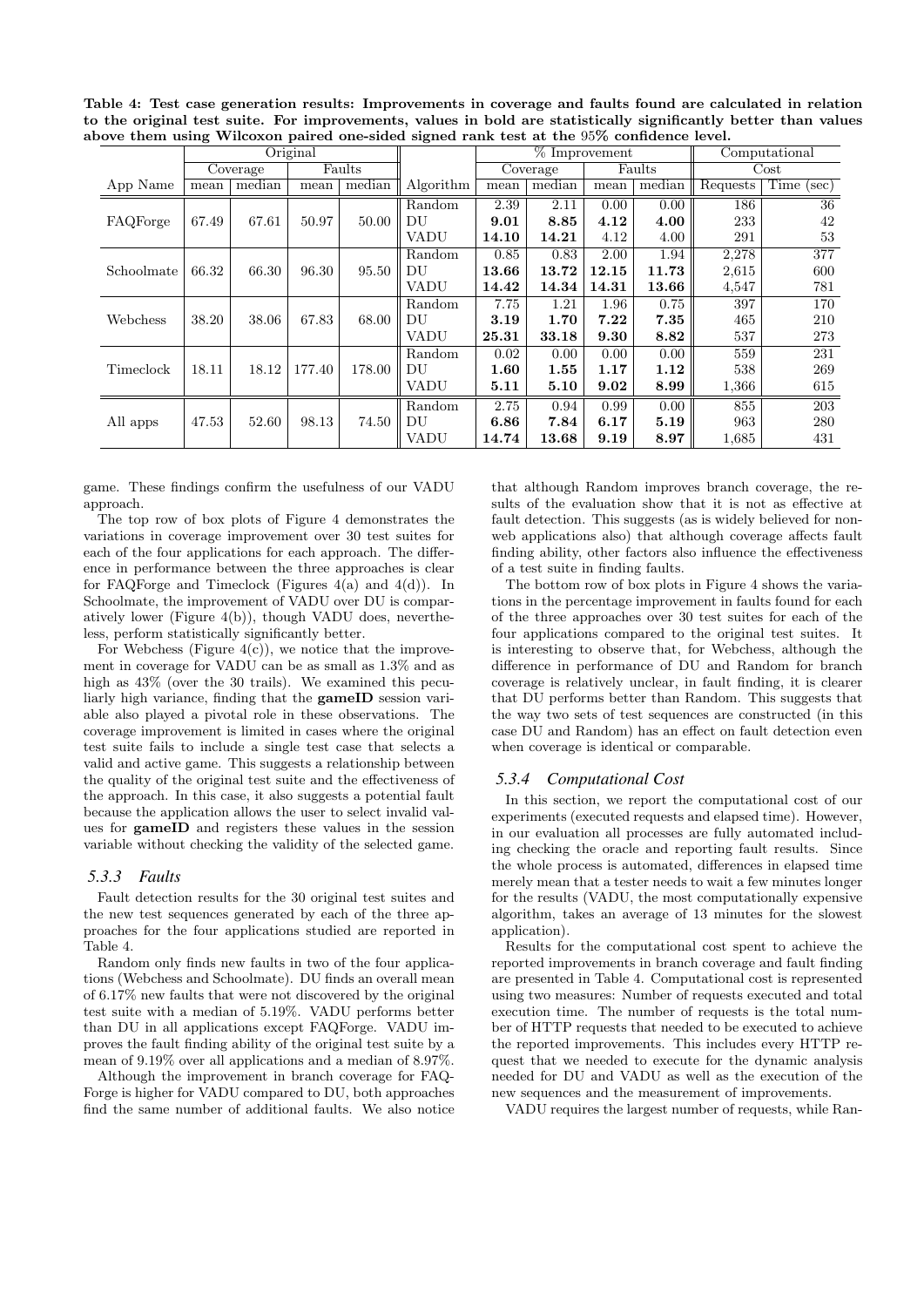

Figure 4: Variations in coverage and fault detection improvement results over 30 test suites for each of the 3 approaches on each of the 4 web applications. The top row illustrates branch coverage improvements while the bottom row shows fault detection. The y-axis is the improvement $(\%)$  in branch coverage (or faults found) compared to the coverage (or faults found) for the original test suites.

dom requires the least. This result is expected because Random does not need any dynamic analysis and VADU generates the largest number of requests in the new test sequences as examined in Table 3.

Execution time is measured as the total elapsed time for all activities needed to generate and execute the new sequences. Random is the fastest running, on average, in 3.38 minutes (203 seconds) over all applications with the slowest application (Schoolmate) running, on average, in 6 minutes (377 seconds). DU, on average, runs in less than 5 minutes (280 seconds) for all applications. Schoolmate is the slowest executing in 10 minutes (600 seconds). VADU, on average, takes 7.18 minutes (431 seconds) over all applications. The slowest application is also Schoolmate, taking ,on average, 13 minutes (781 seconds).

These results show that with the improvements in coverage and faults found (reported in previous sections) the overhead in execution times is relatively small, and certainly within acceptable bounds even on standard equipment.

### 5.4 Answers to Research Questions

In this section we answer the research questions we posed at the beginning of the evaluation section, based on the empirical results from the evaluation.

### *5.4.1 RQ1: How many new sequences are generated using VADU compared to DU?*

The empirical evaluation showed that, although VADU generates more sequences than DU, the increase in the number of requests generated for the combination of session variables and database tables is, on average, 2.78 times; this suggests that VADU is feasible. Of course the tester should decide on whether to use DU or VADU based on the time and resources available for testing.

### *5.4.2 RQ2: How much can coverage be improved?*

DU improves mean branch coverage for all four applications studied compared to the original test suite and performs better than Random for three of the four applications. When comparing the median, DU performs better than Random for all four applications. The overall improvement in percentage in branch coverage for DU has a mean of 6.86% over all 30 test suites for all four applications.

For VADU improvement is even higher with a mean of 14.74% and VADU performs better than both Random and DU for all four applications. Statistical testing confirms that these improvements, for DU compared to Random and VADU compared to DU and Random, are statistically significant for all four applications using Wilcoxon paired onesided signed rank test at the 95% confidence level.

### *5.4.3 RQ3: How much can fault finding ability be improved?*

The empirical evaluation shows that using the automated oracle, DU can increase the number of faults found by a mean of 6.17%, compared to the original test suite (over the 30 test suites evaluated for the four web applications). DU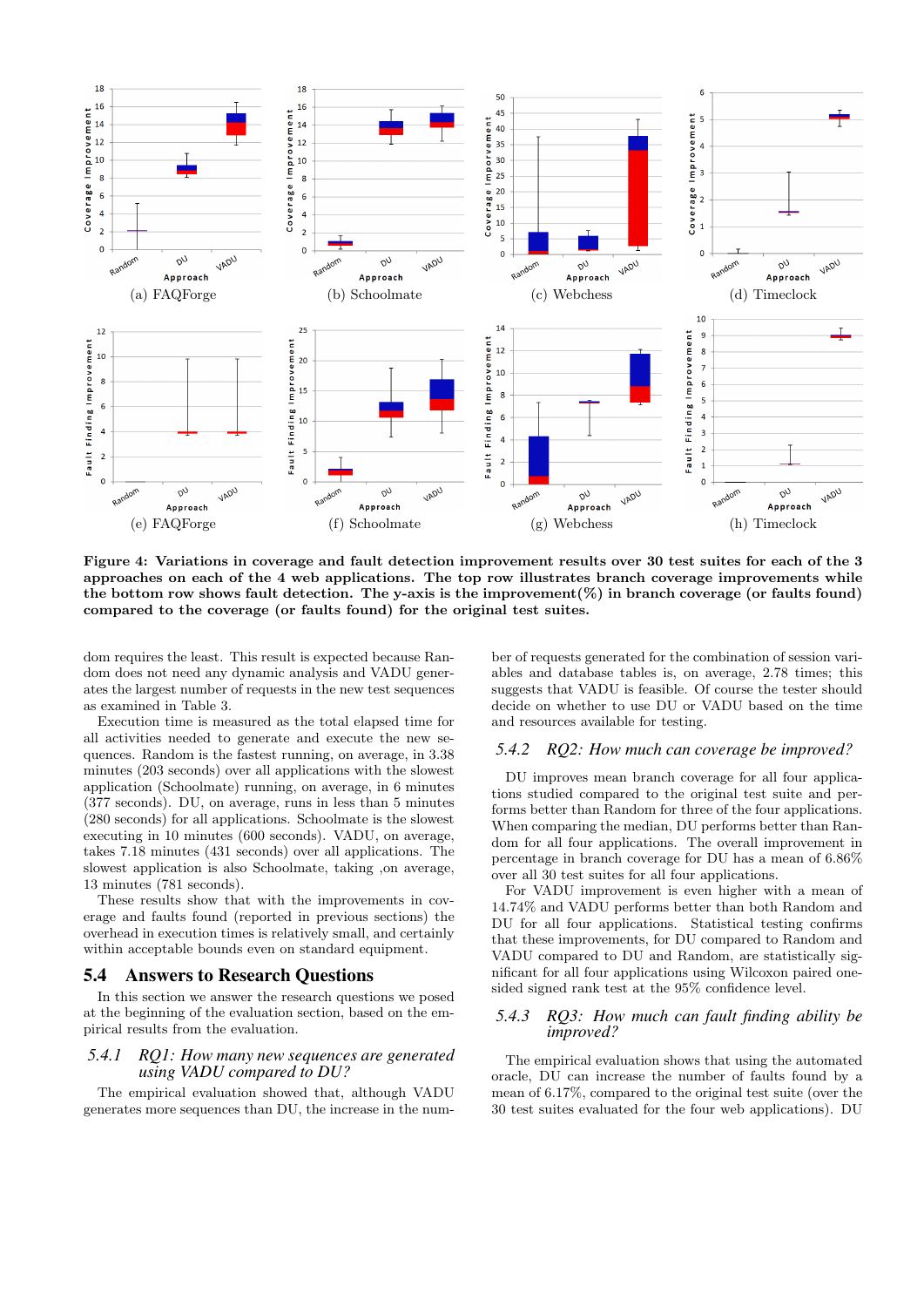performs better than Random over all test suites and all four applications. VADU increases the number of faults found by a mean of 9.19% and performs better than the other two approaches for all applications. The Wilcoxon paired onesided signed rank test at the 95% confidence level confirms that these improvements are statistically significant.

# 5.5 Threats to Validity and Limitations

Internal threats: The internal threats that affect the validity of the results depend on the implementation of the approaches and the set-up of the evaluation. We tried to minimize factors that affect the measurement of execution times by sharing code between the implementations of the approaches whenever possible. We also provide the number of requests executed as an additional measure of computational cost, this is an algorithmic rather than implementation specific quantity.

External threats: The applications that were chosen and the starting test suites used might affect the degree to which the results can be generalized. We chose applications that were used by previous research on web application testing and that are also used in current practice. We also selected these applications because they use both session variables and a database. The test suites selected can also affect results. This is why we selected 30 different test suites for each application that have relatively high coverage.

Construct threats: Construct threats are related to the measurements we used to compare the three approaches. We used branch coverage and faults found, two measurements that are widely used in research to compare effectiveness.

Limitations: The current implementation of the tool is not able to handle complex SQL statements that are, for example, nested or use joins. The tool will only be able to recognize the first table that is used. Enhancing the tool to handle these SQL statements types may further improve effectiveness. The implementation generates test sequences to cover DU pairs without checking whether the original test suite already contains a test case that covers the pair. To enhance the implementation to check the original test suites might reduce the number of sequences produced and make the approaches still more efficient.

### 6. RELATED WORK

Dataflow-based approaches to testing have a long history of application to conventional applications, dating back to the seminal work of Rapps and Weyuker [21, 22] and Laski and Korel [18]. Harrold and Rothermel [17] adapted dataflow testing techniques to classes of Object Oriented systems, while, Liu et al. [19, 20] applied a data flow testing approach to web applications.

Liu et al. used traditional data flow modelling of the server code, seeking to generate test cases for structural coverage of web application server-side code. By contrast, our approach seeks to generate test sequences that take into account client interactions (using browser functions) and targets the server-side state (including session variables and database tables), whereas Liu et al. concentrate on serverside source code variables (applying traditional Def-Use testing in much the way in which it was originally designed for non web-based applications).

Our argument is that the interactions of state have a piv-

otal role in affecting the application's behaviour, and require a different approach to dataflow testing. Simply testing server-side code for structural coverage may overlook the effect of these interactions.

Sprenkle et al. [26] investigated the effect of state on coverage and fault finding by executing sessions in different random orders without initializing the state. The experiment showed that different request orderings result in elevated coverage and the detection of new faults. Elbaum et al. [11, 12] also suggested combining parts of different sessions to produce new test suites. These previous studies indicate that recombining or re-ordering test cases can lead to more effective test suites. However, the new test suites were generated purely randomly. By contrast, in this paper we propose an approach to produce these new test suites by analyzing the effect on the server-side state. As our results show, this state-aware approach significantly improves both server-side coverage and fault detection.

Alshahwan and Harman [1] repaired test sequences for regression testing by adding and/or removing requests from sequences. The repairs where based on changes in how the application is connected (by links), while in this paper we consider state interactions to regenerate request sequences that improve coverage and fault detection.

Several test data generation approaches have been proposed for web applications in the literature [1, 2, 4, 5, 14, 15, 24, 28]. The test suites generated by these approaches aim to maximize structural coverage and all are thus good candidates for the production of the starting test suite required by our regeneration approach.

Regeneration and augmentation has also been applied to test suites for conventional applications, [3, 25, 29], but these approaches have not, hitherto, been applied to web applications, with their separation of client-side and server-side and their close coupling to back-end databases.

Other authors have also considered the problem of testing database applications [8, 9, 10, 13, 16], though these focus on structural coverage of database dependent branches, whereas our approach targets database state interactions for web-based applications.

# 7. CONCLUSION

In this paper we introduced two approaches to regenerate test sequences from existing pools of HTTP requests present in the original test suites. The approaches we propose exploit server-side state manipulation to generate new test sequences that define and use the state in ways not present in the original test suite. We introduce the Value-Aware DU approach that is aware of the values and specific state modifying SQL statements as well as traditional DU pair information.

We introduced a tool, SART (State Aware Regeneration Tool), that implements our approaches for PHP applications. We report the results of an empirical evaluation on four real world web applications. We report and compare branch coverage information and faults found for the two approaches and also compare to the random recombination approach currently advocated in the literature. Our results provide evidence to support the claim that DU significantly increases coverage and fault detection while our novel value aware approach further improves both coverage and fault detection (at reasonable computational cost).